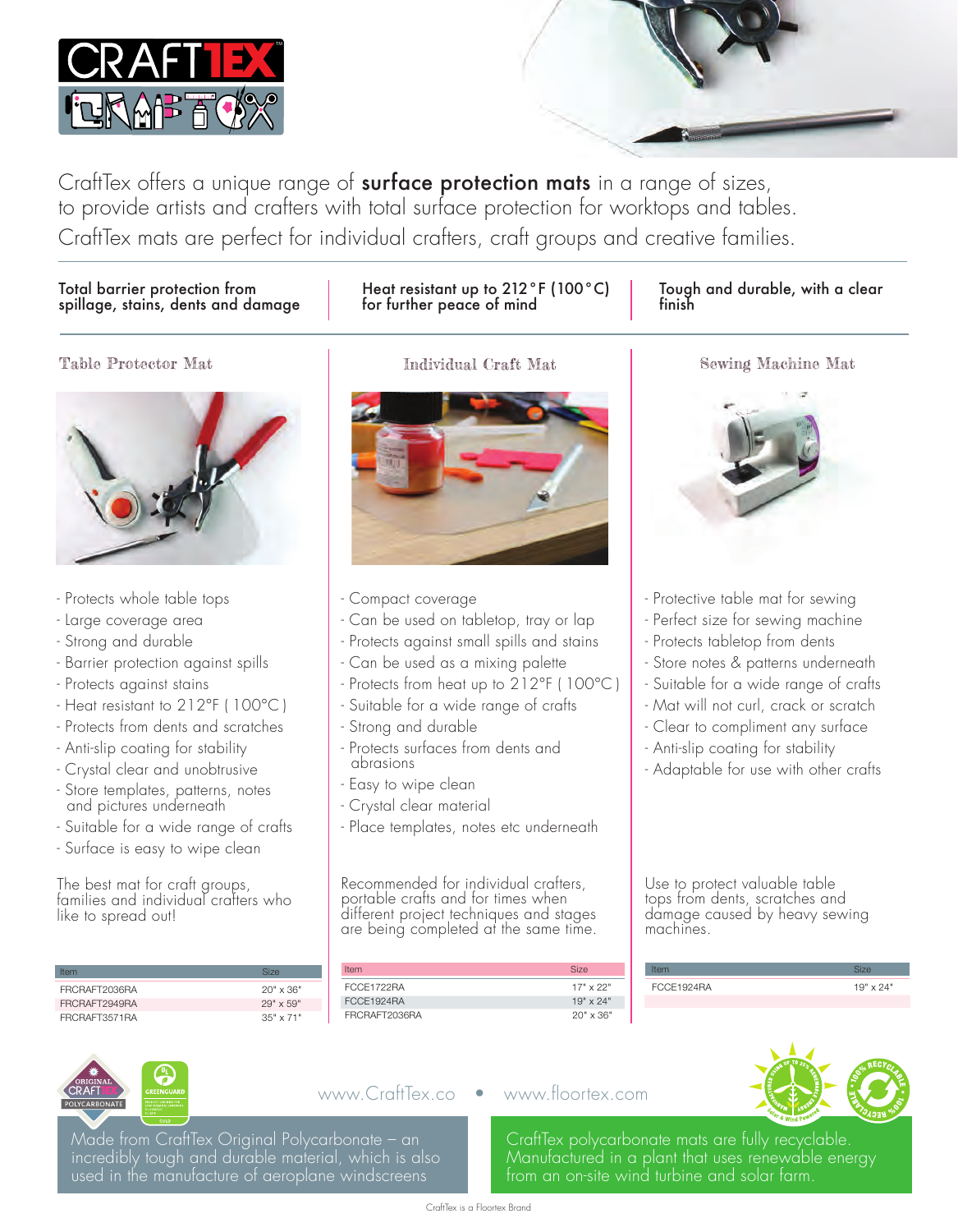

CraftTex offers a unique range of floor protection mats in a range of shapes, sizes and colors. These provide artists and crafters with total surface protection for carpets and hard flooring.

CraftTex floor protector mats are perfect for individual crafters, groups and creative families.



All CraftTex floor protector mats are fully recyclable.

Manufactured in a plant that uses renewable energy from an on-site wind turbine and solar farm.

• 10g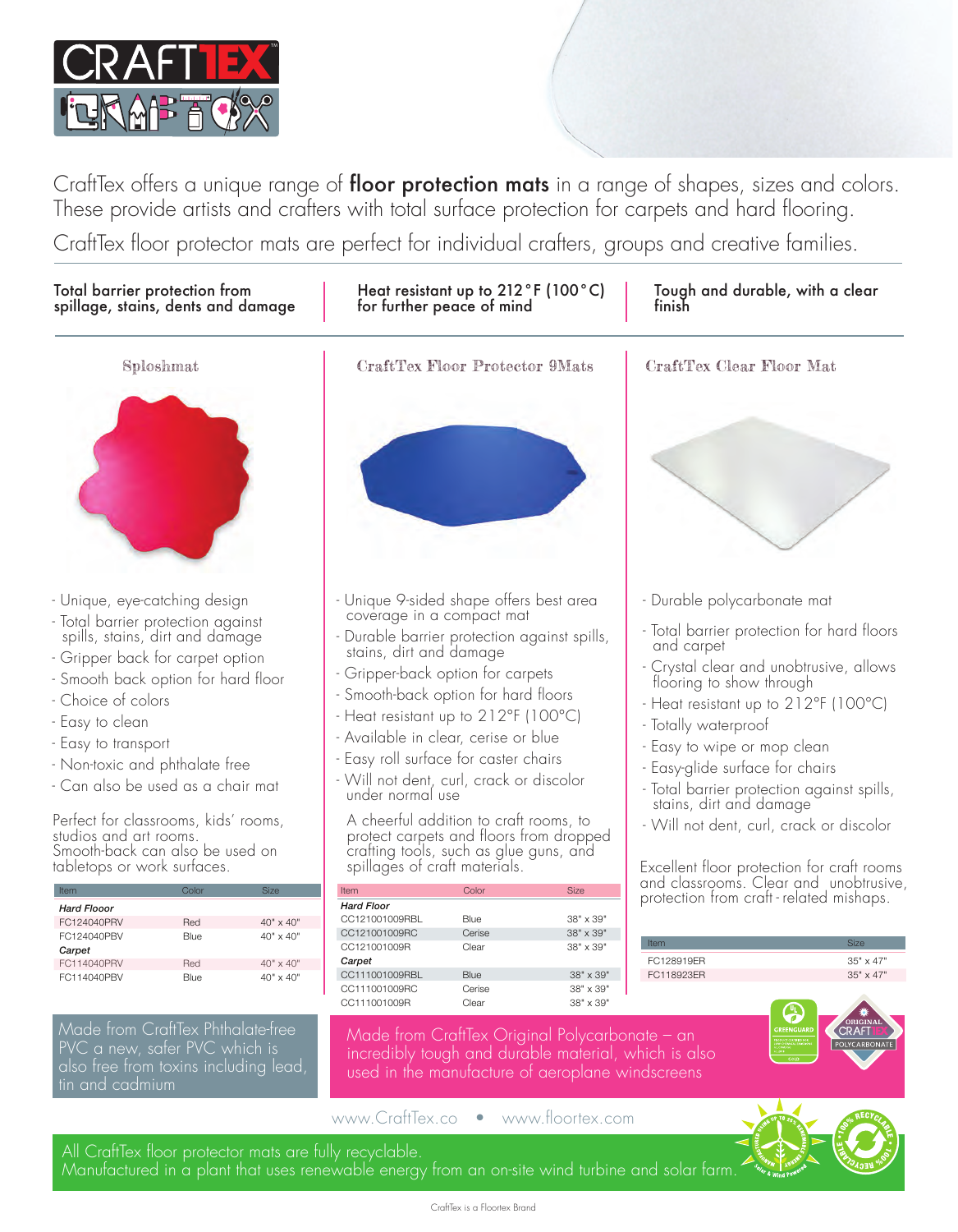

NEW!

Glass Craft Mats Made from tempered glass for strength, style and practicality.

Reinforced glass has five times A perfectly flat and rigid mat with Top of the range material.<br>
Top of the range material.<br>
Tough, durable and crysta

Tough, durable and crystal clear.

Original

**TEMPERED** CLASS

**CRAFT** 



- Crystal clear tempered glass
- Total barrier protection
- Glacier smooth work surface
- Firm and non-porous
- Will not bend, warp or distort
- Scratch-proof
- Non-slip silicon feet for stability
- Easy to clean
- Easy to transport

#### Glaciermat is so versatile, it can be used for a wide variety of crafts:

- The perfect surface for papercutting and all types of papercraft.
- An excellent palette for mixing paint or ink.
- A heat-protective surface for crafts using a heat gun or glue gun.
- The smoothest surface for ink rollers, stencils and stamping.
- A cool surface for pastry work, cake decoration and candy making.

| <b>Item</b> |                 | <b>Size</b>      |
|-------------|-----------------|------------------|
| CCDE1924G   | Glass Craft Mat | $19" \times 24"$ |
|             | Glass Craft Mat | $20" \times 36"$ |

### www.CraftTex.co • www.floortex.com



CHER LAB

CraftTex glass craft mats are fully recyclable